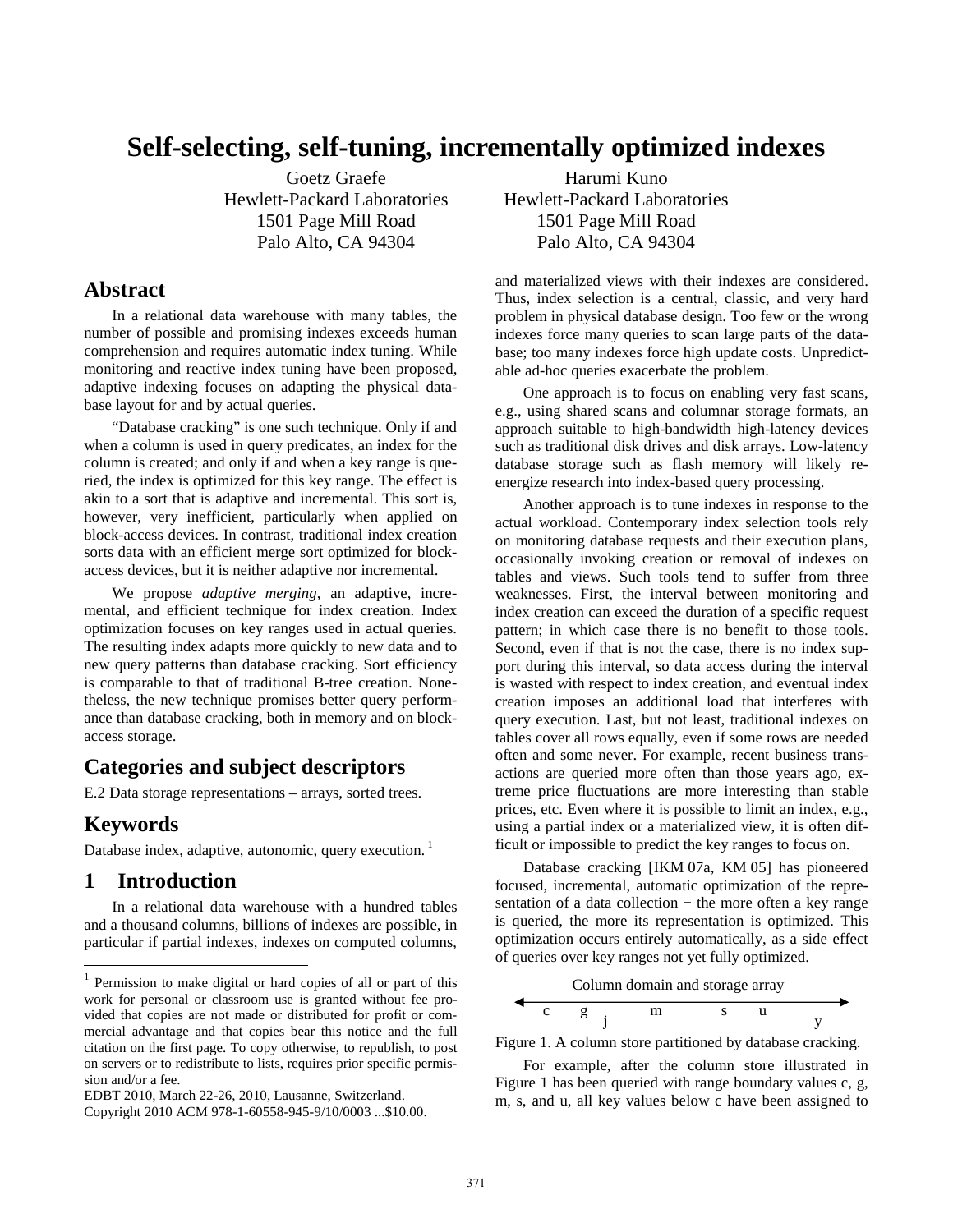storage locations to the far left, followed by all key values between c and g, etc. When a new query with range boundaries j and y is processed, the values below g are ignored, the values between g and m are partitioned with pivot value j, the values between m and u are returned as query results without partitioning or sorting, and the values above u are partitioned with pivot value y. Subsequent queries continue to partition these key ranges.

Database cracking was a distinct innovation when it was proposed, but it also has some weaknesses. First, database cracking requires many steps to reach the final representation for a key range, even if no further cracking is applied to minimal partitions smaller than a pre-determined size, say 4 MB. Thus, optimization of newly loaded data and adaptation to a new focus of query activity are much slower and more expensive than they ought to be. Second, the efficiency of transforming an initial data representation into a fully optimized one depends on the query pattern, i.e., the sequence in which boundary keys and thus pivot values are introduced. Third, search efficiency never reaches that of a traditional index if cracking leaves unsorted minimal partitions, say 4 MB. While a traditional index permits binary search with log2(N) comparisons among N records, the expected cost for a linear search in an unsorted minimal partition is N/2 comparisons (assuming foreknowledge of precisely one match). For example, with 65,000 records in a partition (4 MB  $\div$  60 B), the difference is 16 versus 32,500 comparisons or a factor 2,000. Fourth, database cracking seems to work well for in-memory databases but not for block-access storage.

In this paper, we introduce adaptive merging, a new technique that overcomes these weaknesses. It combines the efficiency of traditional B-tree creation with the adaptive and incremental behavior of database cracking. It differs from database cracking as it is based on merging (as in a merge sort) rather than on partitioning (as used in quicksort). The performance advantages of adaptive merging are substantial both during adaptation when the focus of query activity shifts to a new key range and during individual queries against a fully optimized data representation.

#### **2 Prior work**

Our design relies on multiple directions of prior work. Section 2.1 covers approaches that monitor execution and periodically evaluate what indexes are appropriate for a running workload. Section 2.2 reviews database cracking, the only other approach we know of that continually adapts index structures to reflect a running workload. Finally, Section 2.3 describes one of multiple mechanisms well-suited to providing an underlying storage mechanism for implementing our adaptive merging approach.

## *2.1 Automatic index selection*

As indexes are crucial to query performance in most database systems, the problem of selecting the best index set is as old as physical data independence. Most previous approaches have focused on automating decisions of which indexes to create, merge, or drop [BC 07, CN 07, FST 88, H 76, S 74]. Both index tuning and index creation costs are added to the database workload. Once a decision is made, it affects all key ranges in an index. For example, Bruno and Chaudhuri maintain a set of statistics about incoming queries, use them to identify and evaluate existing and candidate indexes, and then explicitly create or drop target indexes [BC 07]. They do not consider partial indexes, nor do they support partially completing an index to focus efforts on the key ranges of interest in the query workload, and to avoid effort spent on other key ranges.

The recognition that some data items are more heavily queried than others has led to the concept of partial indexes [S 89, SS 95]. A generalization is the concept of materialized views and their indexes. This results in further increases in the complexity and run-time of index tuning.

The present research is orthogonal to the contents of indexes as it focuses on mechanisms for dynamic creation, optimization, and maintenance of a general search structure. We propose a mechanism that, like database cracking, can automatically create and refine index structures as required by the current pattern of selection queries. Note that our approach is complementary to "monitor queries then build indexes" approaches, in that our method could be invoked when observations indicate a potential benefit. That is to say, adaptive indexing could provide mechanisms and could be guided by the observe-and-tune techniques proposed in those earlier research efforts.

## *2.2 Database cracking*

Database cracking, which combines features of both automatic index selection and partial indexes, is the only other proposal we have seen for refining index structures as a side effect of unpredictable dynamically-arriving queries. When a column is used in a predicate for the first time, a cracker index is created by copying all data values in the appropriate column from the table's primary data structure. When the column is used in the predicate of another query, the cracker index is refined as long as a finer granularity of key ranges is advantageous.

The keys in a cracker index are partitioned into disjoint key ranges and unsorted within each. As illustrated in Figure 2, each range query analyzes the cracker index, scans the key ranges that fall entirely within the query range, and uses the two end points of the query range to further partition the appropriate two key ranges. Thus, in most cases, each partitioning step creates two new subpartitions using logic very similar to the partitioning step in quicksort [H 61]. A range is partitioned into 3 new subpartitions if both end points fall into the same key range. This happens in the first partitioning step in a cracker index (because there is only one key range encompassing all key values) but unlikely thereafter [IKM 07a].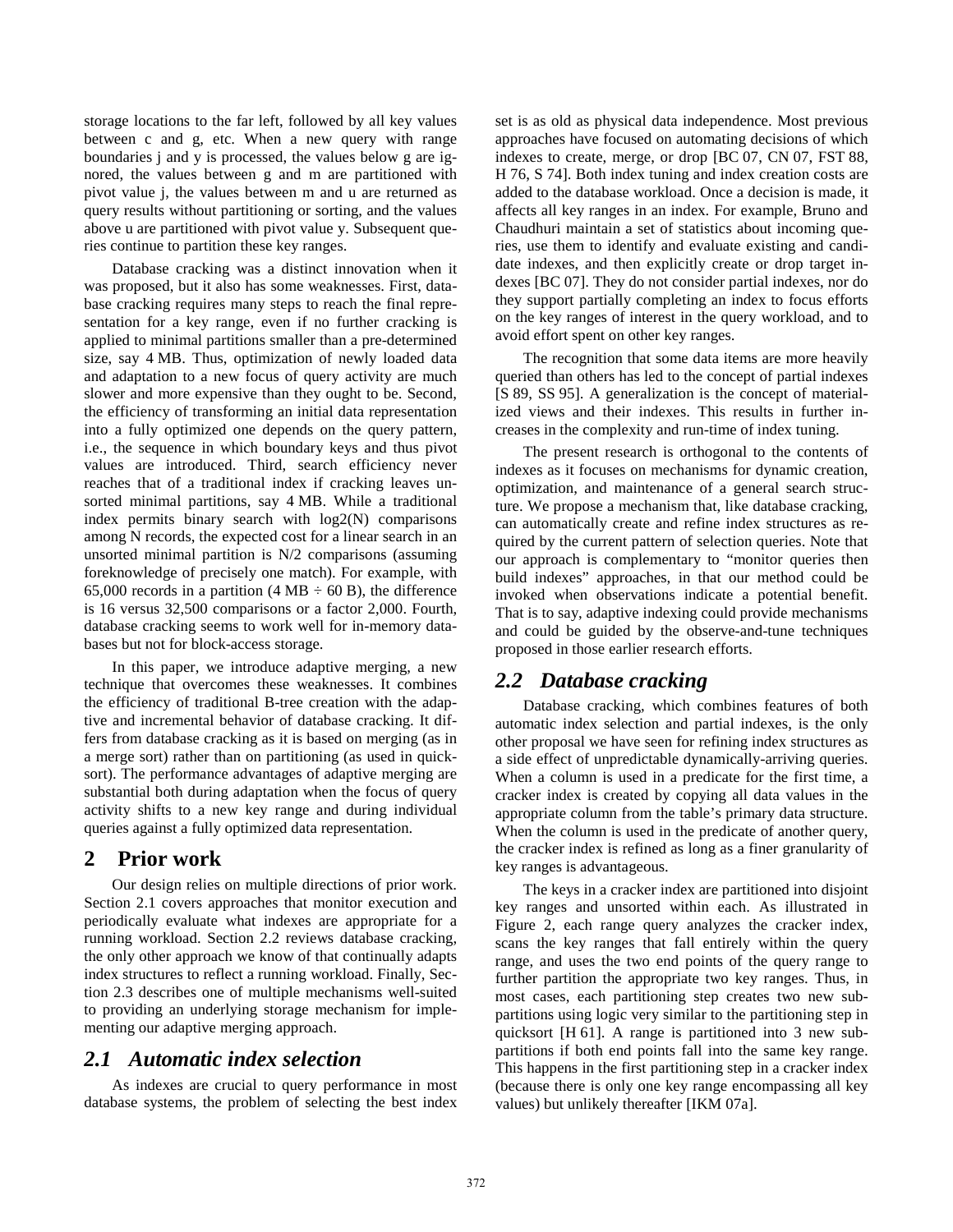

Figure 2. Partitioning in a cracker index.

Figure 2 illustrates how database cracking refines the array of key values in a cracker index. Each character represents a record; the character is its key value. In this small example, each vowel appears twice and each consonant once. The top box shows the initial cracker index immediately after copying. The center box shows the cracker index after a range query for keys d through g. Both end points are included in the new center partition. The bottom box shows the partitions after a subsequent range query for key range f through j. The two new boundary keys are used to further refine two partitions. Partition sizes are very unevenly distributed.

Key ranges never queried are never partitioned or optimized. This is a crucial advantage of adaptive indexing over traditional indexes including those created by most external tuning tools. On the other hand, each individual data record is moved many times during the incremental transformation from the un-optimized initial representation to the fully optimized final representation.

As the core operation of database cracking is very similar to partitioning in quicksort [H 61]. In an in-memory database, it performs very well. As each key value in the database must be compared with the boundary key of the query predicate, it adds very little to the elapsed time of each query. In a sense, database cracking is designed to achieve the maximal benefit in the data organization without slowing down in-memory scans, i.e., to maximize the benefit that can be achieved "for free."

With block-access devices like disk and flash storage, it probably performs like quicksort in virtual memory, which database systems do not use. For block-access storage, database developers have long favored external merge sort and B-tree indexes. As shown in Section 4, adaptive merging performs well over block access storage, requiring an order of magnitude fewer queries than database cracking to optimize an optimized index for a query set.

## *2.3 Partitioned B-trees*

Our search for an adaptive indexing technique suitable for block-access storage led us to an algorithm based on merging rather than on partitioning and to a data structure known as partitioned B-trees [G 03], which are variants of traditional B-tree indexes [BM 72]. Our proposal applies to hash indexes if those are B-trees on hash values and to multi-dimensional indexes if those use a space-filling curve such as UB-trees [B 97]; whether it applies to other hash indexes and other multi-dimensional indexes is left to future research. It applies to indexes on block-access devices such as traditional disks and flash storage as well as to inmemory indexes optimized for CPU caches. Finally, it applies to both primary and secondary B-tree indexes, including multi-column ("compound") B-tree indexes, i.e., to the vast majority of indexes used in practice today.

Partitioned B-trees differ from traditional B-trees as they add an artificial leading key field. Distinct values in this field define partitions within the B-tree. Partitions appear and disappear due to record insertion and deletion, with no catalog modification. Records with the same value in this field can be searched as efficiently as in a traditional B-tree. The desired steady state is to have only a single partition. Temporary additional partitions enable optimizations during index creation, roll-in (loading), and roll-out (purging). Moreover, external merge sort can store runs in B-tree partitions with benefits for deep read-ahead, pauseand-resume, dynamic resource management, etc. Reorganization and optimization from multiple partitions to a single one uses the same merge logic as traditional merge sort.



Figure 3. Partitioned B-tree and search pattern.

Figure 3 illustrates a partitioned B-tree (the root at the top and leaves along the bottom) with partitions (each a sequence of shaded boxes indicating key ranges) identified by an artificial leading key field in each record (shown as Partition #). A query enumerates the partitions and searches each one. In the most naïve implementation, a root-to-leaf probe is required to find the next actual value in the artificial leading key field and another probe is required to apply the query predicate within the partition [LJB 95]. The number of probes can be reduced to one per partition.

The fact that adaptive merging exploits partitioned Btrees is incidental; our starting point was a quest to find a technique that is self-tuning similar to database cracking but with better query execution performance both during index optimization and when querying the final data structure. The introduction of partitioned B-trees [G 03] suggested some related techniques but did not suggest optimizing key ranges as a side effect of query execution, the core of both database cracking and adaptive merging.

## **3 Adaptive merging**

Adaptive merging, the technique introduced here, aims to combine efficient merge sort with adaptive and incre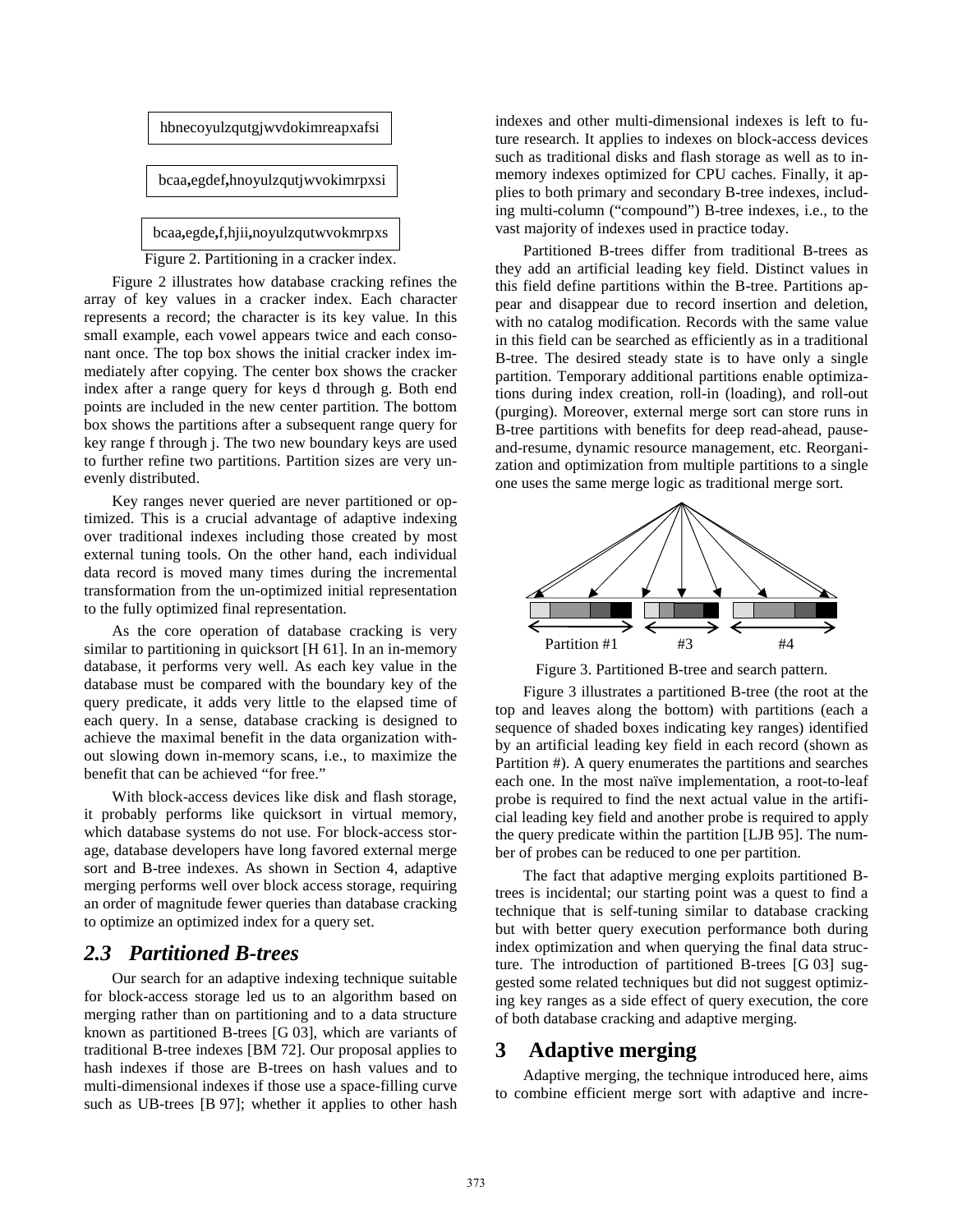mental index optimization. Like database cracking, it requires a flexible underlying storage structure for partially and locally optimized index states. Partitioned B-trees appear to be an ideal choice.

The essence of partitioned B-trees, as described above, is to use standard B-trees to persist intermediate states during an external merge sort, to provide efficient search at all times even before B-tree optimization is complete, and thus to separate run generation and merging into independent activities with arbitrary intermediate delay. Partitioned Btrees can also capture intermediate states during index creation, data loading, view materialization, etc.

The essence of adaptive merging is to exploit partitioned B-trees in a novel way, namely to focus merge steps on those key ranges that are relevant to actual queries, to leave records in all other key ranges in their initial places, and to integrate the merge logic as side effect into query execution. Thus, adaptive merging is like database cracking as it is similarly adaptive and incremental but they differ fundamentally as one relies on merging whereas the other relies on partitioning, resulting in substantial differences in the speed of adaption to new query patterns.

The differences in query performance are due to data being kept sorted at all times in a B-tree. The difference in reorganization performance, i.e., the number of queries required before a key range is fully optimized, is primarily due to merging with a high fan-in as opposed to partitioning with a low fan-out of 2 or 3. The following sections explain in more detail.

#### *3.1 Index selection*

For index selection, our design copies the heuristic from database cracking: When a column is used in a predicate for the first time, a new index is created by copying appropriate values. Refinements such as external guidance which indexes to avoid and which ones to choose with priority in queries with multiple predicates, partial indexes, multi-column indexes, consideration of other predicates and their desirable indexes, etc. apply quite similarly to both techniques. The record formats are also similar unless compression is used, e.g., for duplicate key values.

The ordering of data records in an initial copy, however, are quite different due to partitioning in database cracking versus merging in our approach.

#### *3.2 Initial index creation*

The initial format of a partitioned B-tree consists of many partitions. Each partition is sorted, but the partitions most likely overlap in their key ranges. Subsequent merging brings the B-tree closer to a single sort sequence in a single partition, as described later.

The initial creation of a new partitioned B-tree performs run generation using an in-memory algorithm such as quicksort or replacement selection. The advantage of the latter is the opportunity for runs larger than the memory allocation during initial index creation. Each run forms a partition in the new B-tree.



Figure 4. Appending partitions during initial index creation.

Figure 4 illustrates the data movement during initial index creation. Boxes with the same shading indicate the same key range. A run generation algorithm such as quicksort is used to append as many partitions as necessary. Their number depends primarily on input size and memory allocation but also on sort algorithm and any incidental correlation between the sort order in the data source and in the new index.

hbnecoyulzqutgjwvdokimreapxafsi

| bcehno,lquuyz,dgjtvw,eikmor,aafpsx,i |  |  |
|--------------------------------------|--|--|
|                                      |  |  |
|                                      |  |  |

Figure 5. Unsorted input and initial sorted partitions.

Figure 5 shows a concrete example, with the same data as shown in Figure 2. The upper box shows the input, entirely unsorted. The lower box shows the initial index, i.e., records and partitions within a partitioned B-tree. A "," (comma) separates sorted partitions. Run generation during copying produces runs of 6 records in this small example.

Search performance immediately after index creation depends on the count (and thus the average size) of the partitions in the partitioned B-tree, as does the break-even point between probing each partition with a traditional Btree search and an end-to-end scan of the index. For example, if scan bandwidth is 100 MB/s and each probe takes 20 ms, partitions larger than 100 MB/s  $\times$  20 ms = 2 MB ought to be probed rather than scanned, corresponding to a modest memory allocation of 1 MB during run generation by replacement selection. Note that the "lock footprint" can be smaller during probing than during scanning, further favoring probing over scans. Modern flash storage also favors probing over scans. Nonetheless, scanning is always possible if desired, e.g., in order to exploit shared scans.

### *3.3 Incremental index optimization*

When a column is used in a predicate for the second time, an appropriate index exists, albeit not yet fully optimized and merged into a single partition. In this situation, a query must find its required records within each partition, typically by probing within B-tree for the low end of the query range and then scanning to the high end.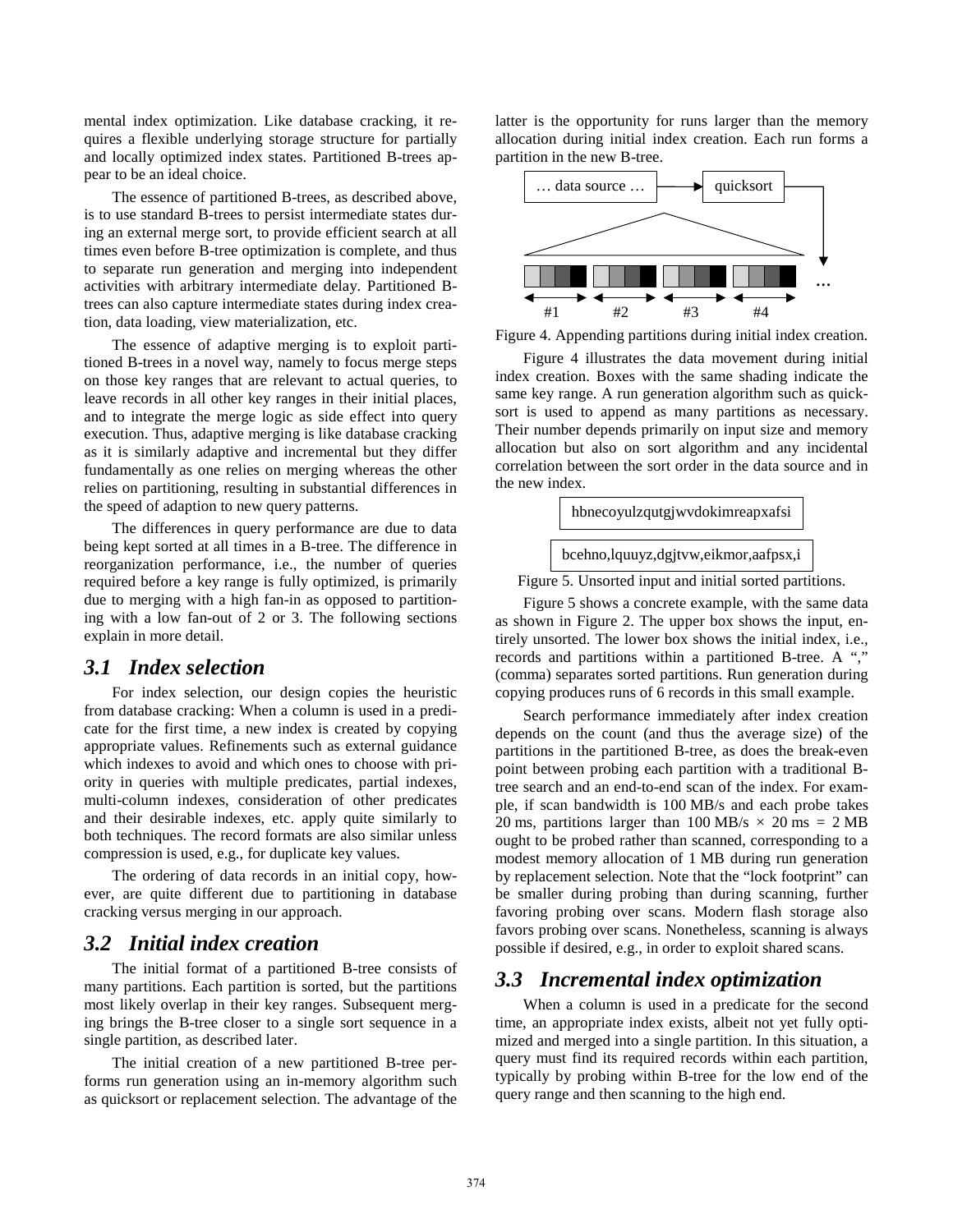Instead of just scanning the desired key range one partition at a time, however, the query might as well scan multiple partitions in an interleaved way, merge these multiple sorted streams into a single sorted stream, write those records into a new partition within the partitioned B-tree, and also return those records as the query result. The data volume touched and moved is that of the query result.



Figure 6. Partitioned B-tree before and after a query.

Figure 6 illustrates merging and data movement during the second query. The top half shows the B-tree when the query starts. In processing the query, records satisfying the query predicate are automatically merged into the new partition, as shown in the bottom half of Figure 6. Ideally, a single merge step suffices to merge records from all existing partition into a single, final partition.

bcehno,lquuyz,dgjtvw,eikmor,aafpsx,i

bchno,lquuyz,jtvw,ikmor,aapsx,i,deefg



Figure 7. Merging as side effect of query execution.

Figure 7 continues the concrete example of Figure 5, using the same data and range queries as Figure 2. The top box shows sorted partitions after run generation. The center box shows the partitions after a range query for keys d through g. A subsequent query for key range e through f would access only the new partition. The bottom box shows the partitions after subsequent range query for keys f through j. Some of this range can be answered from the merged partition and some of it causes additional merge activity. Note that the smallest among the original sorted partitions vanishes as side effect of the second query. Also note that the merge activity during the second and third

queries inserts data into the same partition. This is easily possible as their merge steps focus on disjoint key ranges.

If all existing partitions can be merged to form a single partition in a single step, i.e., the number of initial partitions is smaller than the merge fan-in as limited by the memory allocation available for merging, then the query may leave the keys within its query range in a single location comparable to a traditional, fully optimized B-tree index.

If the query range of the third query is a subset of that of the second query, the third query can search as efficiently in a partitioned B-tree as in a traditional B-tree. If the query ranges of the second and third queries do not overlap, it leaves its result behind in the same format as the second query for the benefit of the future queries. In this case, multiple queries can merge their output into the same new partitions.

Actually, this logic applies to individual key ranges. If the range predicates of the second and third queries overlap partially, the third query needs to split its key range into overlapping and non-overlapping sub-ranges. For overlapping key ranges, the third query finds all data in a single location comparable to a traditional B-tree. For nonoverlapping key ranges, it probes all existing partitions, extracts the required records, merges them, and moves them to a new partition, as shown in Figure 6.

All subsequent queries also must analyze their range predicates for overlap with prior queries and the merge effort they applied to the index. Once all records within a key range have been merged into a single partition, subsequent queries in that key range work and perform like queries using a traditional B-tree index.

Key ranges without query activity are never reorganized or merged. Those keys remain in the initial runs produced by run generation. Thus, as in database cracking, no effort is wasted on inactive key ranges after the initial copy step. By adaptively merging only those key ranges actually queried, and by performing merge steps as side effects of query execution, adaptive merging preserves the main strength of database cracking. The main difference is in the speed of adaptation, i.e., the number of times each record is moved before it is in its final location.

If more than a single merge step is required to transform the B-tree index from many initial partitions into a single final partition, each key range must be searched and merged by multiple queries before it is in its final, completely optimized format.

The number of merge steps for each key range is equivalent to the merge depth in an external merge sort, i.e.,  $log_F (W)$  for W initial runs merged with fan-in F. With the memory sizes of modern computers, sort operations with a single merge step are common, and sort operations with more than two merge levels are quite unusual. Just as in external merge sort with optimized merge patterns, the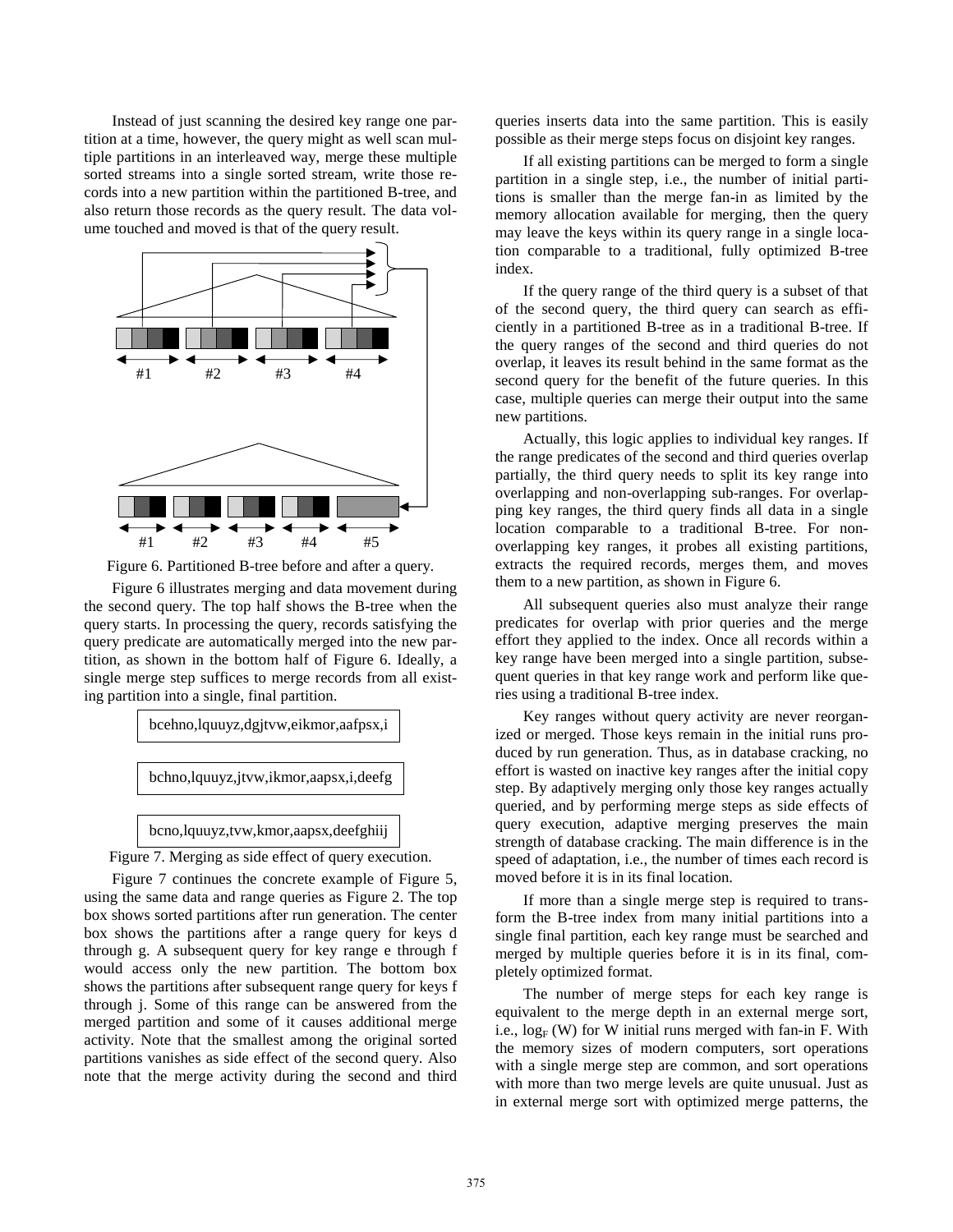merge depth may not be uniform for all records and thus the average merge depth might be a fraction, e.g., 1¾.

In fact, the number of merge steps per record is a key difference between database cracking and adaptive merging. The merge fan-in can easily exceed 100, whereas the partitioning fan-out in database cracking is usually 2 or 3, limited by the number of new partitioning keys available in any one range query. Thus, database cracking may move each record many times before its final place is found. The exact number depends on the size of partitions to which no further cracking is applied and the size of the initial partitions in the proposed design.

For example, if the size of the cracked index is 1 GB, if partitions smaller than 4 MB are no further partitioned, and the partitioning fan-out is 2, no further partitioning is required for a key range after  $log_2 (1GB \div 4MB) = log_2 256$  $= 8$  partitioning steps affecting this key range – even more if skew is an issue. In partitioned B-trees with adaptive merging, if the average size of the initial runs is 16 MB and the merge fan-in is 64, then the number of merge levels is  $log_{64}$  (1 GB ÷ 16 MB) =  $log_{64}$  64 = 1. In other words, in this example, database cracking moves each record 8 times before its final location is found, whereas adaptive merging requires just a single move. Other numeric examples produce similar differences as long as the merge fan-in is much larger than 2.

#### *3.4 Table of contents*

As in database cracking, an auxiliary data structure is required to retain information about reorganization efforts already completed. In fact, the set of keys is the same in the auxiliary data structures for database cracking and for adaptive merging. The information associated with those keys differs. In database cracking, the start position of the partition with the given key is indicated. In adaptive merging, the data structure indicates the range of identifiers for partitions with records in the given key range.

For example, suppose that run generation creates runs with identifiers 1 through 1,000. All key ranges can be found in this set of partitions. After a key range has been merged once, say with merge fan-in of 32, records within this key range can be found in partitions 1,001 through 1,032 but not longer in partitions 1 through 1,000. A key range merged twice can be found only in partition 1,033. Query performance in such key ranges equals traditional Btrees.

#### *3.5 Transaction support*

As the proposed structure is a B-tree, even if an artificial leading key field is added, all traditional methods for concurrency control, logging, and recovery apply.

In addition, key prefixes could be locked, a generalization of Tandem's "generic locks" [G 07]. When a conflict arises, a merge step can be committed immediately because merge operations do not change the contents of the index, only its representation.

The logging volume during merge operations can be reduced to allocation-only logging. In this mode of operation, the page contents are not logged during merge steps, neither deletions in the merge inputs nor insertions in the merge output. Deletion of individual records can be implemented as updates from valid records to "ghost" records (also known as pseudo-deleted records). A single small log record suffices for multiple records. Deletion of entire pages can be captured by a single small log record. Insertion of new pages requires that the new pages be flushed to disk before the data sources for the page contents are erased, i.e., before committing a merge step.

#### *3.6 Updates*

For insertions, deletions, and record modifications, there are each multiple alternative techniques. In each case, the first technique is similar to traditional techniques whereas the second one is optimized for efficient completion of many small transactions.

Insertions can be placed either into the final target partition or they can be gathered in a new partition dedicated to gathering insertions. This partition ought to remain in the buffer pool such that all insertions only update in-memory data structures (other than the recovery log). Multiple new partitions may be added over time.

Deletions can either search for the appropriate record in the index, in whatever partition it might be found, or they insert "anti-matter" quite similar to the "negative" records employed during maintenance of materialized views and during online index creation.

Modifications of existing records can be processed either as traditional updates after an appropriate search or they can be processed as pairs of deletion and insertion, with alternative processing techniques as outlined above.

If insertions, deletions, or updates create new partitions in a B-tree, i.e., introduce new partition identifiers, those partitions and their key ranges must be reflected in the table of contents such that subsequent queries search in all appropriate partitions.

#### *3.7 Variations*

Several variations and optimizations are possible beyond the design described so far. This section lists some ideas; we have not yet analyzed them for their true practical value or their precise performance effects.

First, the basic idea seems well suited to capturing and indexing continuous streams, in particular if multiple independent indexes are desired for a single stream. Incoming records are always appended to all indexes in partitions formed by run generation. Continuous "trickle updates" in data warehouses are a special case of streams that can be indexed using the proposed techniques.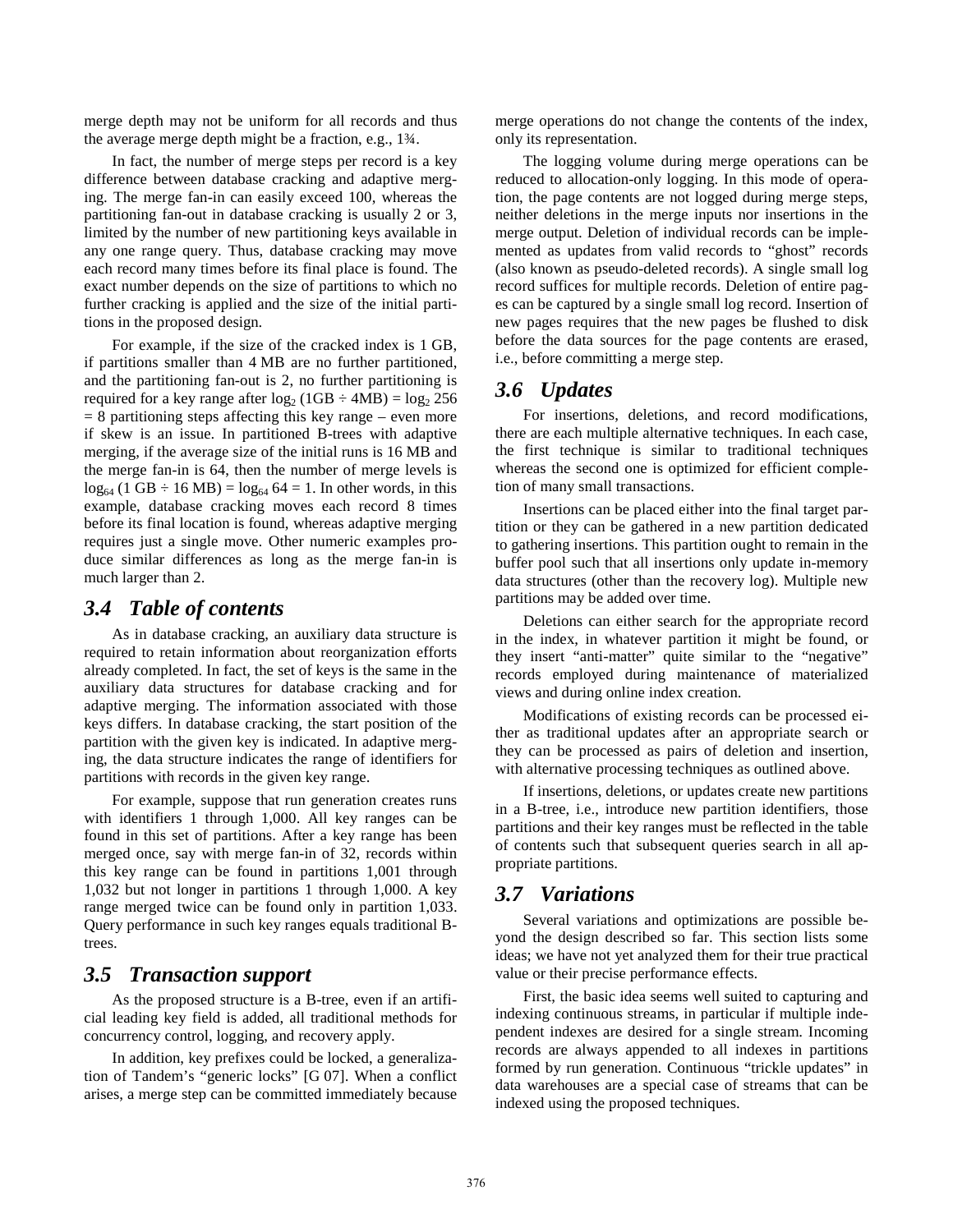Second, the general technique applies not only to diskbased databases but also to databases on flash devices and even to in-memory databases. The resulting differences are quantitative rather than qualitative. For example, due to very fast access latency, smaller page sizes are optimal for flash devices, resulting in higher merge fan-in with a fixed memory allocation and thus fewer merge levels from initial runs to a final, fully optimized B-tree [G 07b]. For inmemory databases, optimization of cache faults leads to run generation within the cache and explicit merge steps to form memory-sized indexes [NBC 95].

Third, partitioned B-trees are useful not only for efficient search but also for efficient query execution with merge joins, "order by" clauses, etc. The final merge activity in the query is precisely equivalent to B-tree optimization, and the merge output can replace the previous partitions with a single, fully optimized partition. For orderings on B-tree fields other than the leading field, a general mechanism comparable to MDAM [LJB 95] seems possible but has not yet been described in the literature.

Fourth, adaptive merging in combination with partitioned B-trees provides mechanisms for dynamically adjusting query costs for the purpose of workload management. During index creation, it is possible at any time to defer the remaining key range within the data source. Doing so speeds up the current query but leaves the new index only partially populated. During index optimization, it is possible at any time to reduce the fan-in of merge steps or to interrupt all merge activity in order to defer some merge effort to later queries. Doing so frees up memory (merge input buffers) and speeds up the current query but fails to optimize the key range for subsequent queries.

Fifth, B-tree optimization and partition merging does not depend on queries. Instead, any idle capacity can be used to optimize a partitioned B-tree for future queries. Adaptive merging can focus on those key ranges that have been queried once but are not yet fully optimized. Database cracking, in contrast, cannot exploit prior queries during idle times because it requires a new partitioning key for each additional step.

Finally, instead of merging the precise key range of a query, the logic could be modified to consume entire B-tree leaves. Space management would become simpler and more efficient, whereas the table of contents would become more complex. Consequently, determining the required partitions during query execution would also be more complex. As a compromise, one can extend a query range to the next "short enough" separator key, quite similar to the key optimizations in suffix truncation (compression) [BU 77]. For example, if the query range starts with "Smith," the merge could start with "Sm". Even an equality query could merge an appropriate key range, for example all keys starting with "Sm". If suffix truncation is applied during B-tree construction, the probability is high that merge range coincides with boundaries between leaf pages in all input partitions. In fact, such a policy might be very useful to avoid an excessive number of small merge steps and thus to ensure efficient adaptation of an index to a new query pattern. If multiple merge levels are required, the heuristics might differ among the levels in order to avoid repeatedly searching a large number of initial partitions. The experiment below extends each merge range in both directions to a multiple of the largest power of two smaller than the width of the query range.

### **4 Performance evaluation**

Here, we focus on a comparison of database cracking and adaptive merging. These two adaptive indexing techniques can be compared experimentally with concise, focused experiments. A comparison with index tuning techniques that run workload analysis and index creation externally and in addition to query execution requires a complete system, a representative physical database design as starting point, and a representative workload, all of which are not available to us at this time.

Our first experiment simulates 50 queries against a random permutation of the integers 0 to 9,999,999. Each query requests a random range of 1 value to 20% of the domain; 10% on average. Cracking stops with partitions of 1,000 values. Initial runs in the partitioned B-tree are created with a workspace of 100,000 records, for 51 initial partitions. The merge fan-in is sufficient to complete all Btree optimization in a single merge level.



Figure 8. Database cracking and adaptive merging.

Figure 8 shows the overhead effort of database cracking and of adaptive merging. Each query must scan records to produce its output; those are not reflected in the diagram and must be added to compute the total effort. The cost scale in Figure 8 is logarithmic. Note that our cost metric is focused on movements in the memory hierarchy and on the number of records touched; it does not reflect the number of comparisons. Both techniques essentially implement sort algorithms O (N log N) comparisons.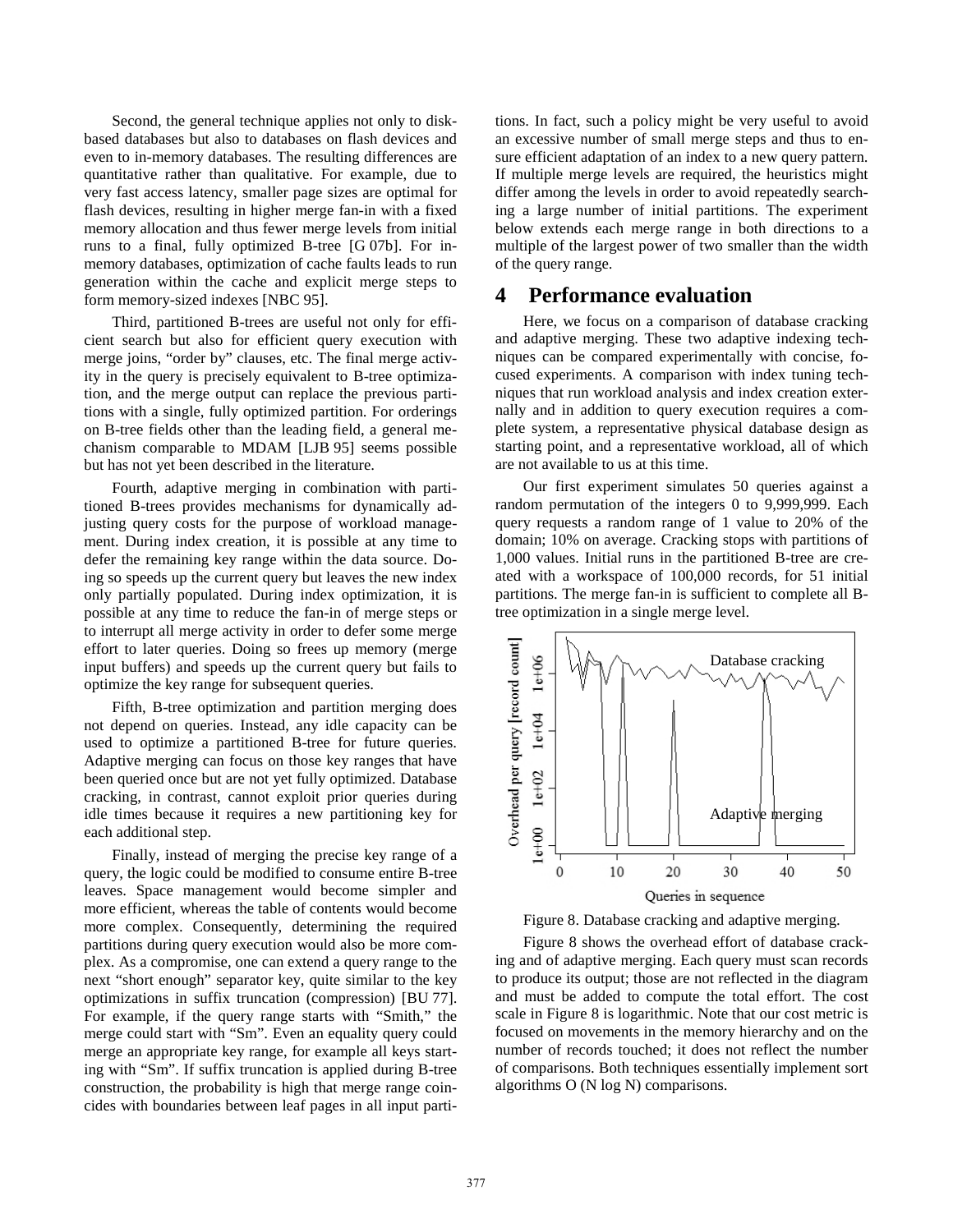The upper curve shows database cracking. It reflects the behavior known from an earlier performance study [IKM 07a]. The first query partitions the entire domain and thus its overhead is high. The overhead then decreases slowly. Each range query provides two more boundary keys between partitions; thus, the number of partitions in a cracker index is about twice the number of queries processed so far. Dividing 10,000,000 records into partitions no larger than 1,000 records requires at least 9,999 partitioning keys. With at most two new partitioning keys per query, partitioning requires at least 5,000 queries.

The lower curve shows adaptive merging. It converges much faster than database cracking. Merging is practically complete after about 40 queries, meaning the B-tree is fully optimized. In all subsequent queries, search performance equals that of a traditional B-tree. When each query scans precisely the key range needed as query output, the overhead is zero (shown as 1 due to the logarithmic scale).

With a smaller memory allocation during run generation or during merging, multiple merge levels would have been required. For example, convergence would take twice as long with a merge fan-in of only 8 and thus 2 merge levels. Nonetheless, even 100 queries for full convergence would be much faster than database cracking with its strict binary partitioning and thousands of queries prior to steady state. Overhead and convergence rate also depend on the sizes of query ranges as well as skew.

An alternative perspective on the experiment of Figure 8 focuses on the "sortedness" of intermediate states of the index, which may be measured in the number of "adjacent inversions," i.e., neighboring keys with the wrong order relationship. Database cracking enforces no sort order within each partition; thus, each query reduces the number of adjacent inversions only at the new boundaries between partitions, at most two per range query. Adaptive merging permits adjacent inversions only between partitions, and thus even the initial state immediately after run generation has relatively few adjacent inversions.

A third perspective focuses on the relative rather than the absolute overhead in query execution. Key ranges for queries were chosen between 1 value and 20% of the domain, with an average of 10% of the domain or 1,000,000 distinct values, equal to 1,000,000 records in this database. Thus, an overhead of 100,000 records is equal to an extra scan effort of 10% on average, which might seem acceptable in an adaptive indexing technique. From this point of view, database cracking might reach acceptable performance after about a dozen queries. Adaptive merging, on the other hand, always scans only as much data as is required for the query at hand. Merging, if required, can achieve very high bandwidth if the units of disk transfer are sufficiently large, e.g., 1 MB or more.

Figure 9 shows the same experiment as Figure 8 but run over a workload of 5,000 queries. Each data point shows the average of 1% of the workload or 50 queries. Database cracking slowly reduces the overhead per query, although it takes many queries before incremental index optimization ceases. Adaptive merging leaves a fully optimized B-tree after less than 50 queries.



If the average query range is small, however, this argument might no longer pertain. For example, if the average query requests only 0.1% (rather than 10%) of the domain, it takes hundreds of queries to achieve acceptable overhead on average, with no guarantee for the worst case. Note that the convergence rate of database cracking should barely affected by the width of the ranges in the queries – each query introduces two new partition boundaries.



Figure 10. Small query ranges.

Figure 10 shows the average per-query overhead for queries with small ranges. Query predicates range from 1 value to 0.2% of the domain, or 0.1% on average. In other words, this is the same experiment as the prior one except that the average query result size equals 10,000 records rather than 1,000,000 records. Database cracking and its convergence behavior are not affected by the query size; two new partition boundaries with each range query require about 5,000 queries to divide an index with 10,000,000 unique values into minimal partitions of 1,000 records.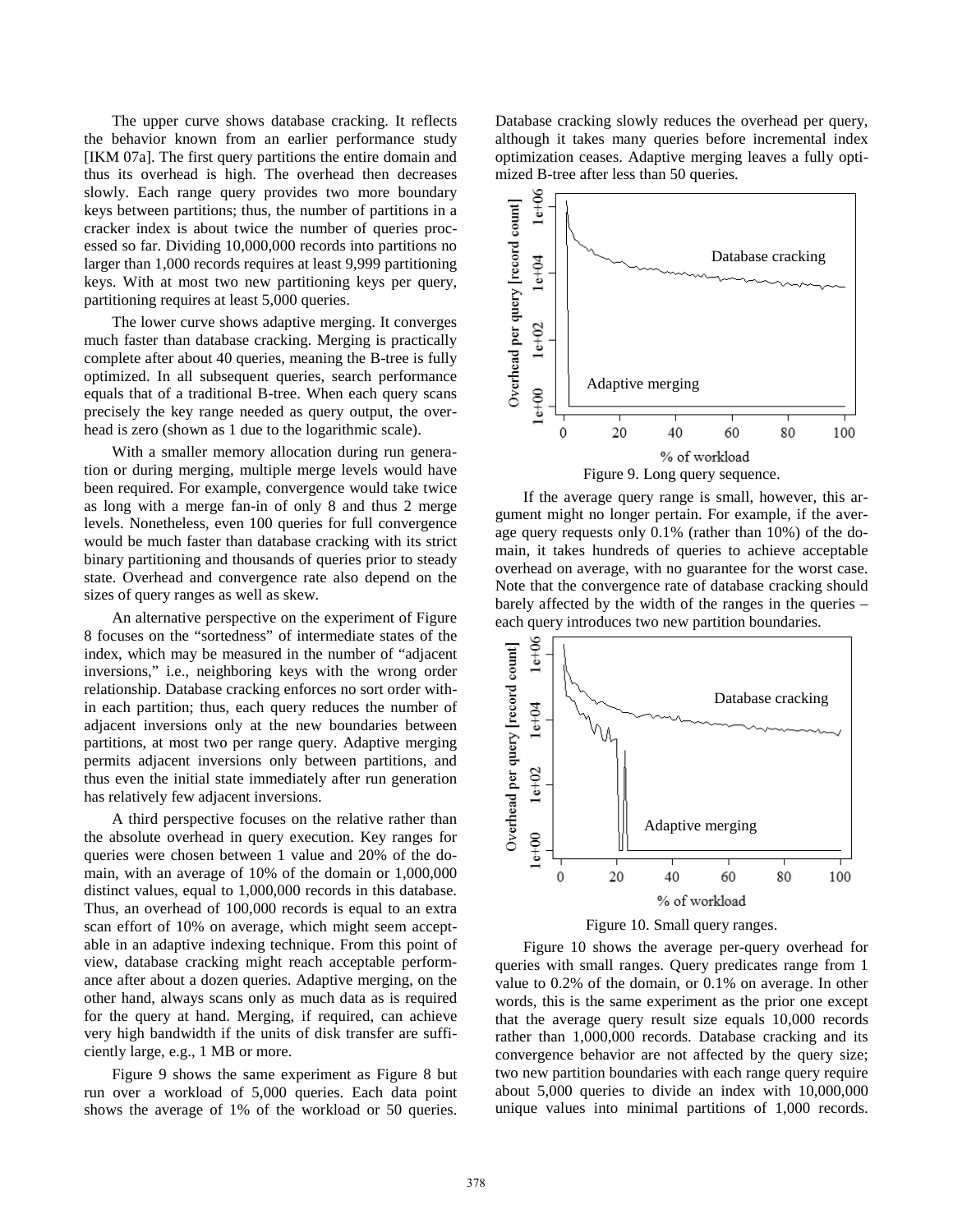Adaptive merging requires more queries than in the prior experiment, but it still optimizes the B-tree over about 1,250 queries (25% of 5,000 queries).

In fact, for the speed of index optimization to be similar in database cracking and adaptive merging, the queries would have to be point queries rather than range queries. If key ranges to be merged are rounded as proposed above as an obvious improvement to the basic technique, it always finishes the index faster than database cracking.





Figure 11 shows the same experiment again with average query result size of 100 rather than 10,000 records. The convergence behavior of database cracking is again unchanged, as expected. The convergence rate of adaptive merging would suffer without an implementation heuristic we found necessary. Inspired by B-trees on block-access devices, our implementation merges a larger key range than is required by the query at hand. Rounding depends on the size of the workspace and the prescribe merge fan-in, based on the assumption that the merge fan-in as the quotient of workspace size and block size. With this optimization, adaptive merging finishes optimization of the B-tree with less than 2,500 queries (50% of 5,000 queries).





Figure 12 illustrates the effect of a small memory allocation. This experiment equal that of Figure 8 except for the workspace size, the merge fan-in, and the number of queries in the workload. Compared to the prior experiment, both the workspace during run generation and the fan-in during merge steps are reduced by a factor of 10. The workload consists of 200 queries to illustrate the effects. Database cracking is very little affected – it is not designed to exploit a large memory even when memory is readily available. Adaptive merging requires more effort than in the experiment of Figure 8. Each record must go through 3 merge steps before reaching its proper place in the final partition. Nonetheless, adaptive merging converges towards the final index format with fewer moves per record than database cracking. In other words, among the two adaptive indexing schemes, adaptive merging requires much less reorganization effort, whether or not memory is plentiful.





Finally, Figure 13 illustrates the effect of all queries focusing on the same fraction of the domain, i.e., the case in which adaptive indexing methods are supposed to shine. Here, all queries focus on the 1,000,000 key values in the center of the domain. Otherwise, this experiment equals that of Figure 8. Both adaptive indexing techniques perform better than in the base case shown in Figure 8. However, database cracking imposes more overhead than adaptive merging because it takes many queries before the cracker index attains its final form whereas adaptive merging converges after only 35 queries due to sorted runs and merging with high fan-in. Moreover, the overhead of database cracking exhibits occasional spikes when a query key forces partitioning of the keys above or below the query focus. For example, if the highest key of interest in all queries so far is 5,490,000, a new query with range boundary of 5,491,000 forces partitioning of all records and key up to the 10,000,000.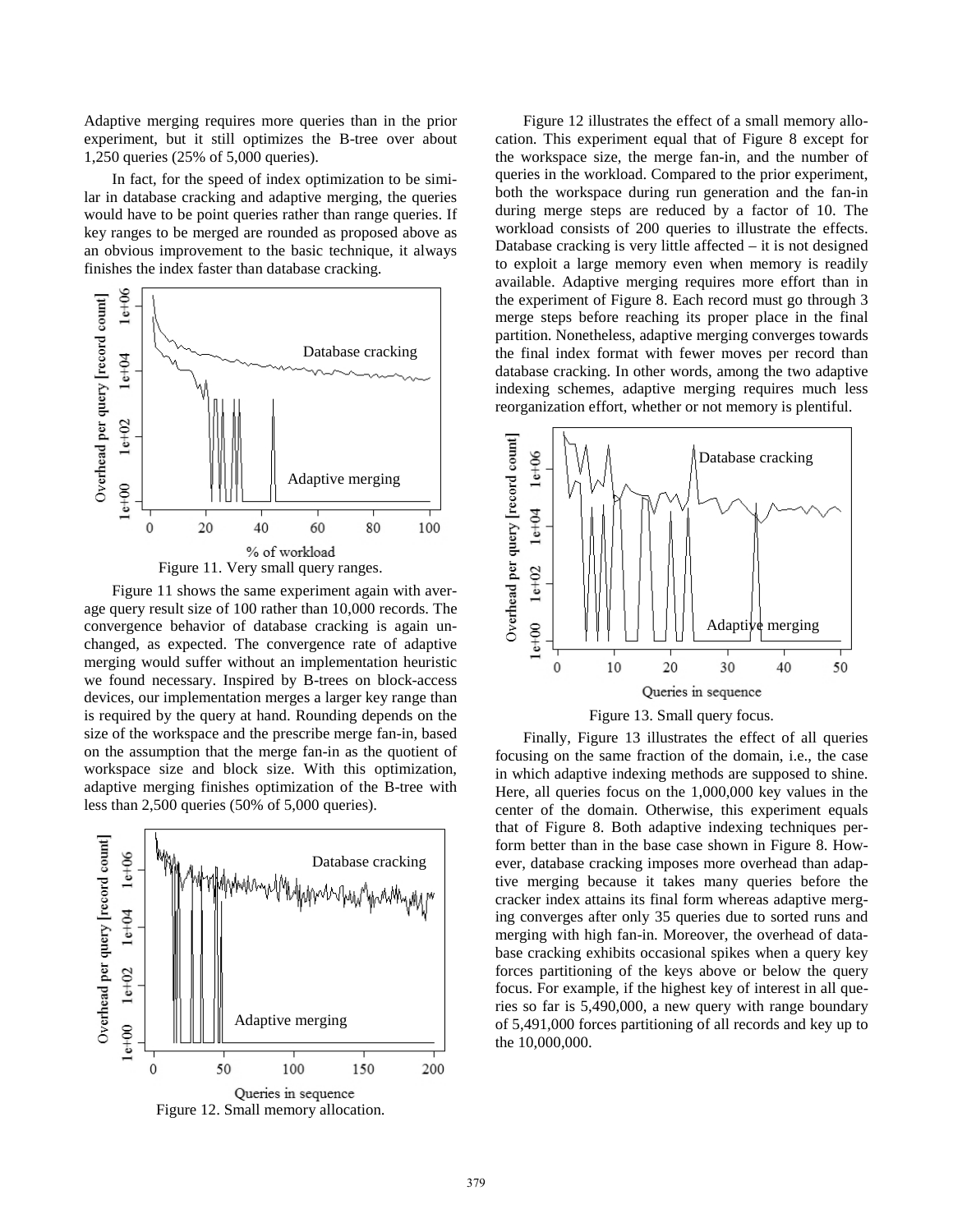#### **5 Summary and conclusions**

In summary, database cracking and adaptive merging offer a promising alternative to traditional index tuning that relies on monitoring, offline what-if analyses, and longrunning index creation utilities that can disrupt processing of the current workload.

While database cracking was designed for in-memory arrays, adaptive merging enables automatic creation and incremental improvements of indexes in large data warehouses on "external" block-access storage. It uses a standard data structure, B-trees, with only a few non-traditional improvements. First, an artificial leading key field permits creation and removal of partitions by insertion and deletion of records with specific partition identifiers; well-known Btree access algorithms permit efficient search in such partitioned B-trees. Second, index creation is divided into run generation and merging. Both can be side effects of query execution or other scans over the data. Run generation uses a single pass over the future index records and results in a complete, coherent, and searchable B-tree index, even if it is not yet fully optimized. Third, query execution may optimize such an index by merging the key ranges required to answer actual queries, with no effort spent on any unused key ranges. Fourth, those non-optimized key ranges are automatically in a format that can readily be searched and optimized later if the query pattern changes.

The described techniques have design goals very similar to database cracking, namely automatic and adaptive index selection as well as incremental optimization of indexes focused on key ranges of interest in actual queries. The fundamental difference between the two approaches is the reliance on partitioning in database cracking and on merging in the new techniques. Well-known related algorithms are partitioning as used in quicksort and merging as used in external merge sort. The primary difference in the efficiency of the two techniques is that partitioning (using actual boundary keys of query ranges) is inherently limited to a partitioning fan-out of 2 or 3 whereas the merge fan-in is limited only by the available memory and thus can easily be in the 100s. With the number of partitioning or merging steps required to transform an initial index into the final, fully optimized index inversely proportional to the logarithm of the fan-out or fan-in, database cracking might move each data record 5-10 times more often than adaptive merging. Thus, adaptive merging requires less overall effort and adapts to changes in the query pattern much more rapidly than database cracking. Furthermore, like traditional B-trees and external merge sort, adaptive merging applied to partitioned B-trees is well suited to block-access storage.

Since partitioned B-trees are more similar to traditional B-trees than they are different, partitioned B-trees including adaptive merge strategies apply not only to B-trees with single-column search keys but also to multi-column "compound" B-trees as well as to B-trees on computed columns, e.g., B-trees on hash values or on space-filling curves such as UB-trees [B 97]. It seems that partitioned B-trees and adaptive merging applies in all cases in which traditional B-trees can be used.

Our plan for future work includes a more detailed experimental evaluation and research into incremental space reclamation by dropping obsolete or unused indexes. We will also investigate the trade-offs between index tuning prior to data loading (to save on in-database reorganization), traditional index tuning after observing a workload, and incremental index tuning using database cracking or adaptive merging. Finally, we recently presented a preview of this work to the team that developed database cracking at CWI, and agreed to a joint performance evaluation.

#### **Acknowledgements**

Martin Kersten and his research group invented database cracking, and the present research and design were sparked directly by his keynote at ICDE 2008. We particularly thank Stratos Idreos and Stefan Manegold for reviewing a draft of this paper, including our understanding of database cracking. Hans Zeller provided valuable feedback on our initial thoughts in May 2008. Barb Peters suggested several improvements in the text.

## **6 References**

- [B 97] Rudolf Bayer: The Universal B-tree for multidimensional indexing: general concepts. WWCA 1997: 198- 209.
- [BC 07] Bruno, N. and Chaudhuri, S. 2007. Physical design refinement: The 'merge-reduce' approach. *ACM Trans. Database Syst.* 32, 4 (Nov. 2007), 28.
- [BM 72] Rudolf Bayer, Edward M. McCreight: Organization and maintenance of large ordered indices. Acta Inf. 1: 173-189 (1972).
- [BM 93] Jon Louis Bentley, M. Douglas McIlroy: Engineering a sort function. Softw., Pract. Exper. 23(11): 1249-1265 (1993).
- [BU 77] Rudolf Bayer, Karl Unterauer: Prefix B-trees. ACM TODS 2(1): 11-26 (1977).
- [CN 07] Surajit Chaudhuri, Vivek R. Narasayya: Selftuning database systems: A decade of progress. VLDB 2007: 3-14.
- [FST 88] Sheldon J. Finkelstein, Mario Schkolnick, Paolo Tiberio: Physical database design for relational databases. ACM TODS 13(1): 91-128 (1988).
- [G 03] Goetz Graefe: Sorting and indexing with partitioned B-trees. CIDR 2003.
- [G 06] Goetz Graefe: Implementing sorting in database systems. ACM Comput. Surv. 38(3): (2006).
- [G 07] Goetz Graefe: Hierarchical locking in B-tree indexes. BTW 2007: 18-42.